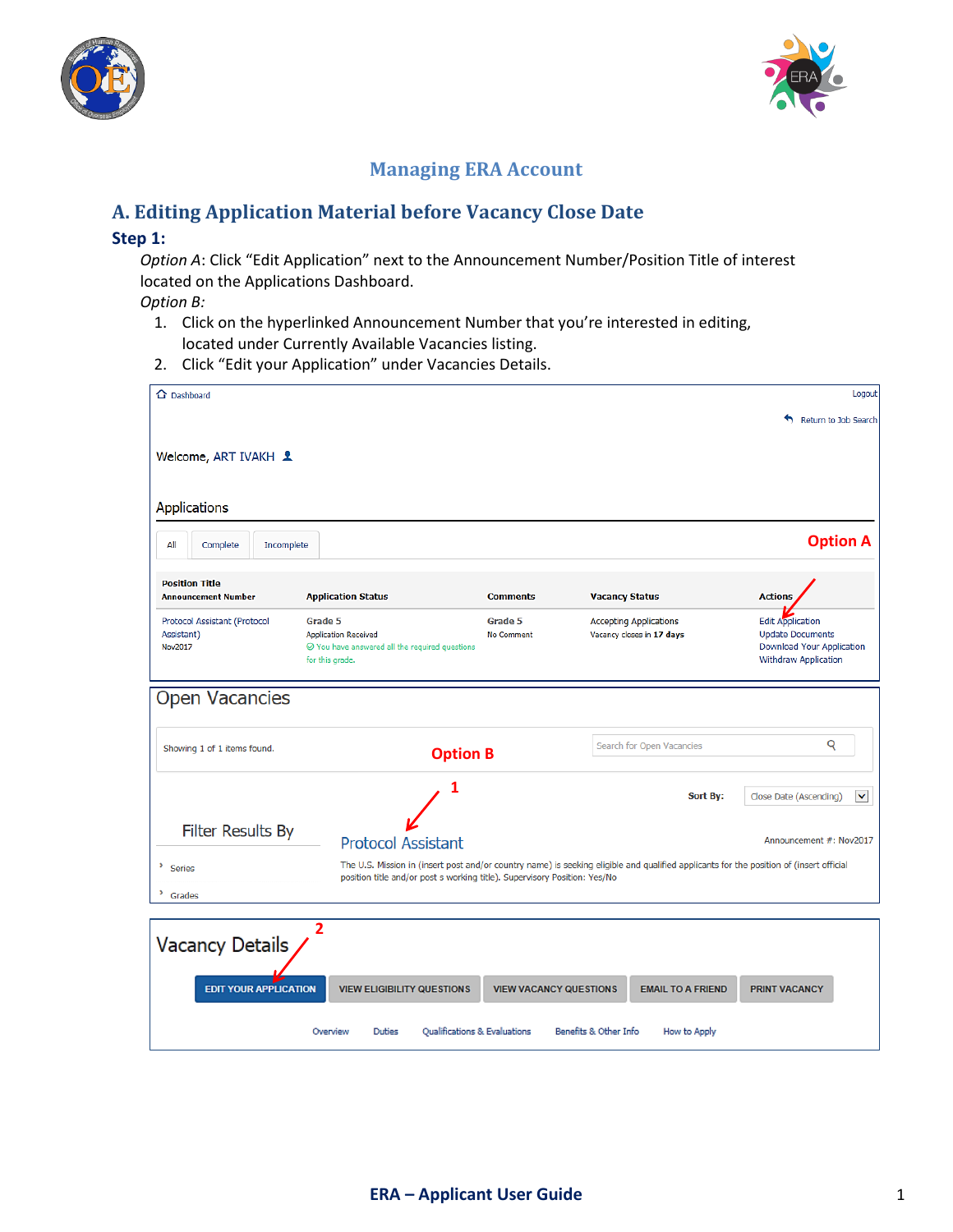



## **Step 2:**

Click "Edit" next to the section that you'd like to change (i.e., Personal Information, Series/Grade/Location, Eligibility Questions, Vacancy Questions, and/or Documents).

| Application Review and Submit                                                                                                                                                                                                                                                                                                                 |
|-----------------------------------------------------------------------------------------------------------------------------------------------------------------------------------------------------------------------------------------------------------------------------------------------------------------------------------------------|
| <b>SUBMIT APPLICATION</b><br>Please review your information below and note that you have attached 0 document(s) to your application. Your application status will remain<br>incomplete until you click SUBMIT APPLICATION.                                                                                                                    |
| Personal Information<br>Series/Grade/Location<br><b>Eligibility Questions</b><br><b>Vacancy Questions</b><br>Documents<br>Resume                                                                                                                                                                                                              |
| <b>Personal Information</b><br>$\mathscr{O}$ Edit                                                                                                                                                                                                                                                                                             |
| Name: JOHN DOE                                                                                                                                                                                                                                                                                                                                |
| Email: artyom.ivakh@monster.com                                                                                                                                                                                                                                                                                                               |
| 274123<br><b>Vacancy Announcement:</b>                                                                                                                                                                                                                                                                                                        |
| Position Title: Protocol Assistant (Protocol Assistant)                                                                                                                                                                                                                                                                                       |
| Back to top                                                                                                                                                                                                                                                                                                                                   |
| Series/Grade/Location<br>$\mathscr{O}$ Edit                                                                                                                                                                                                                                                                                                   |
| <b>Series: 0120</b>                                                                                                                                                                                                                                                                                                                           |
| Grade: 5                                                                                                                                                                                                                                                                                                                                      |
| Location(s): Bogota, CO                                                                                                                                                                                                                                                                                                                       |
| Back to top                                                                                                                                                                                                                                                                                                                                   |
| <b>Eligibility Questions</b><br>$\mathscr{O}$ Edit                                                                                                                                                                                                                                                                                            |
| PERSONAL INFORMATION                                                                                                                                                                                                                                                                                                                          |
| 1.<br>Please list any other names used:<br><b>O</b> Not Answered                                                                                                                                                                                                                                                                              |
| NOTE: Relative is a husband, wife, domestic partner, member of household, father, father-in-law, stepfather, mother, mother-in-law, stepmother, son, son-in-law, stepson,<br>daughter, daughter-in-law, stepdaughter, brother, brother-in-law, half-brother, sister, sister-in-law, half-sister, uncle, aunt, first cousin, nephew, or niece. |
| Does your relative work in this Embassy or Consulate?<br>2.<br>⊘ Yes                                                                                                                                                                                                                                                                          |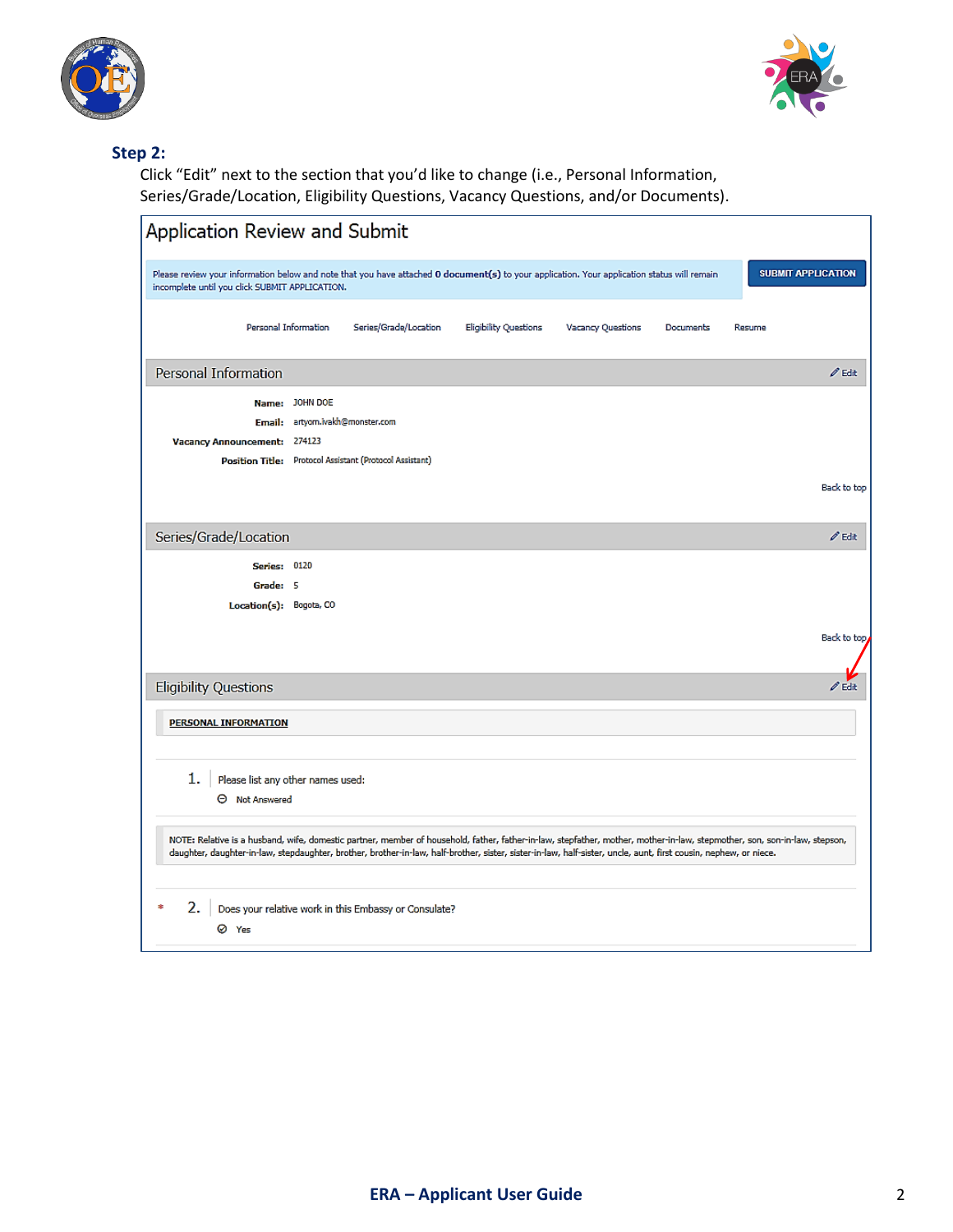



## **Step 3:**

- 1. Update the chosen application section.
- 2. Click "Save," "Next," or "Finish" at the bottom of each page depending on which application section you're updating.
	- o Click "Save" after updating Personal Information and/or Series/Grade/Location Sections. Then you will arrive to the Application Review and Submit Page.
	- o Click "Save" after updating Eligibility Questions and you will return to the Vacancy Questions Section. Then click "Next" at the bottom of each page until you return to the Application Review and Submit Page.
	- o Click "Next" after updating the Vacancy Questions section and you will return to the Applicant Review and Submit Page.
	- o Click "Finish" after updating the Documents section and you will return to the Applicant Review and Submit Page.

| Personal Information                                           | $\mathbf{1}$                      |                  |  |
|----------------------------------------------------------------|-----------------------------------|------------------|--|
| <b>Prefix</b>                                                  |                                   |                  |  |
| $\blacktriangledown$<br>--- Please Select ---                  |                                   |                  |  |
| * First Name                                                   | <b>Middle Name</b>                | * Last Name      |  |
| <b>JOHN</b>                                                    |                                   | <b>DOEH</b>      |  |
| <b>Suffix</b><br>$\blacktriangledown$<br>--- Please Select --- |                                   |                  |  |
|                                                                |                                   |                  |  |
| * US Citizen<br>⊙ Yes ○ No                                     |                                   |                  |  |
|                                                                |                                   |                  |  |
|                                                                |                                   |                  |  |
| <b>Contact Information</b>                                     |                                   |                  |  |
| * Address 1                                                    |                                   |                  |  |
| 4921 Judiciary Road                                            |                                   |                  |  |
| <b>Address 2</b>                                               |                                   |                  |  |
|                                                                |                                   |                  |  |
| <b>Address 3</b>                                               |                                   |                  |  |
| * City/Town                                                    | * Country                         |                  |  |
| Bogota                                                         | $\blacktriangledown$<br>Colombia  |                  |  |
| Zip/Postal/Pin Code                                            | Plus <sub>4</sub>                 |                  |  |
|                                                                |                                   |                  |  |
|                                                                |                                   |                  |  |
| * Telephone 1<br>$\checkmark$<br>Day Phone                     | * Telephone Number<br>31926677773 | <b>Extension</b> |  |
|                                                                |                                   |                  |  |

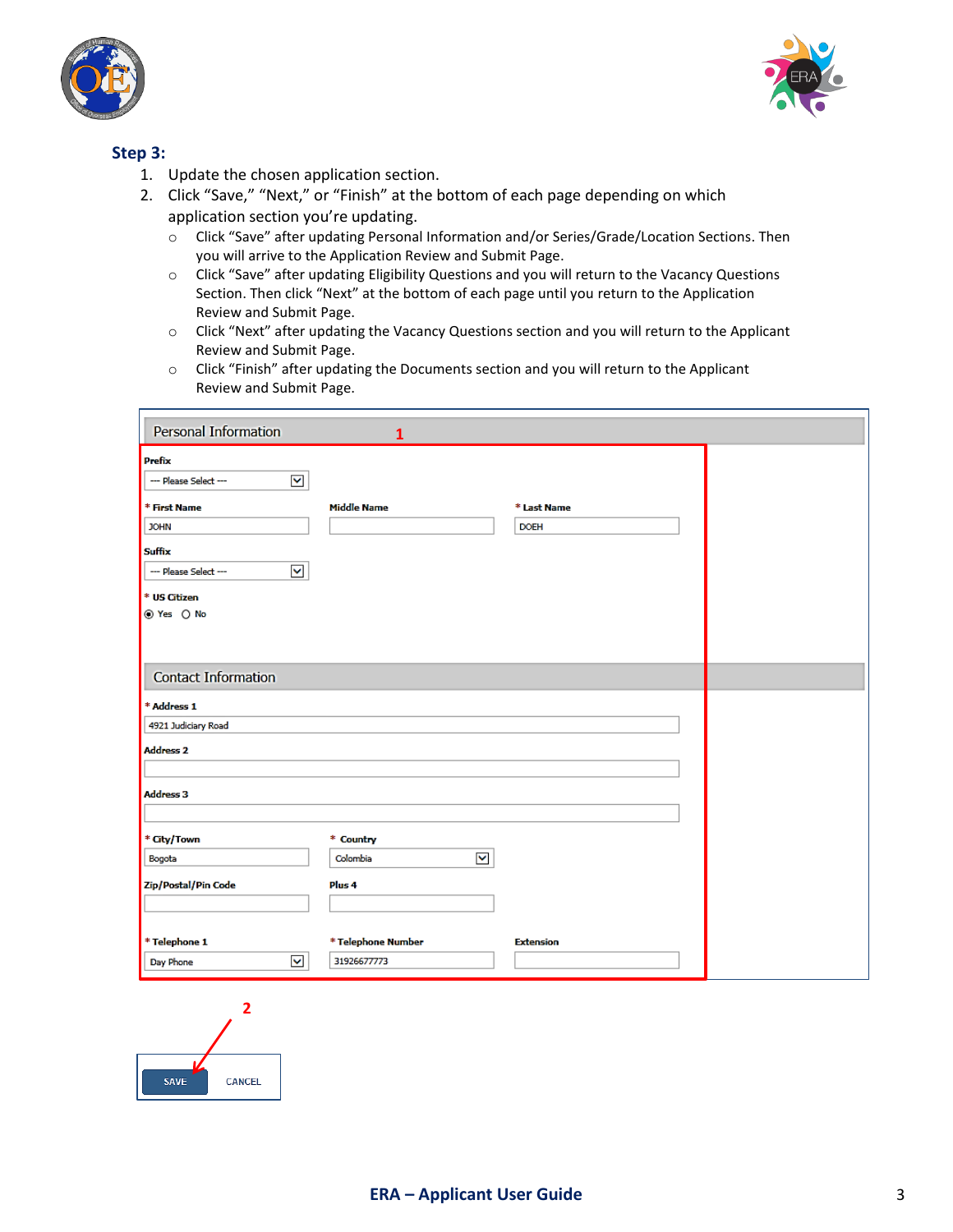



### **Step 4:**

- 1. Review/Edit information on the Application Review and Submit Page.
	- o Scroll all the way down the page to review all of the information.
	- o Click "Edit" and update any additional items if necessary. Then click "Save" or "Next" until you arrive at the Application Review and Submit Page.
- 2. Click "Submit Application." **<sup>2</sup>**

| Application Review and Submit                                                                                                                                                                                                                                                                                                                 |                                 |                                                         |                                   |                   |                  |        |                           |
|-----------------------------------------------------------------------------------------------------------------------------------------------------------------------------------------------------------------------------------------------------------------------------------------------------------------------------------------------|---------------------------------|---------------------------------------------------------|-----------------------------------|-------------------|------------------|--------|---------------------------|
| Please review your information below and note that you have attached 0 document(s) to your application. Your application status will remain<br>incomplete until you click SUBMIT APPLICATION.                                                                                                                                                 |                                 |                                                         |                                   |                   |                  |        | <b>SUBMIT APPLICATION</b> |
|                                                                                                                                                                                                                                                                                                                                               | Personal Information            | Series/Grade/Location                                   | <b>Eligibility Questions</b><br>1 | Vacancy Questions | <b>Documents</b> | Resume |                           |
| Personal Information                                                                                                                                                                                                                                                                                                                          |                                 |                                                         |                                   |                   |                  |        | $\mathscr{O}$ Edit        |
|                                                                                                                                                                                                                                                                                                                                               | Name: JOHN DOE                  |                                                         |                                   |                   |                  |        |                           |
|                                                                                                                                                                                                                                                                                                                                               | Email: artyom.ivakh@monster.com |                                                         |                                   |                   |                  |        |                           |
| Vacancy Announcement: 274123                                                                                                                                                                                                                                                                                                                  |                                 |                                                         |                                   |                   |                  |        |                           |
|                                                                                                                                                                                                                                                                                                                                               |                                 | Position Title: Protocol Assistant (Protocol Assistant) |                                   |                   |                  |        |                           |
|                                                                                                                                                                                                                                                                                                                                               |                                 |                                                         |                                   |                   |                  |        | Back to top               |
| Series/Grade/Location                                                                                                                                                                                                                                                                                                                         |                                 |                                                         |                                   |                   |                  |        | $\mathscr{O}$ Edit        |
| <b>Series: 0120</b>                                                                                                                                                                                                                                                                                                                           |                                 |                                                         |                                   |                   |                  |        |                           |
| Grade: 5                                                                                                                                                                                                                                                                                                                                      |                                 |                                                         |                                   |                   |                  |        |                           |
| Location(s): Bogota, CO                                                                                                                                                                                                                                                                                                                       |                                 |                                                         |                                   |                   |                  |        |                           |
|                                                                                                                                                                                                                                                                                                                                               |                                 |                                                         |                                   |                   |                  |        | Back to top               |
|                                                                                                                                                                                                                                                                                                                                               |                                 |                                                         |                                   |                   |                  |        |                           |
| <b>Eligibility Questions</b>                                                                                                                                                                                                                                                                                                                  |                                 |                                                         |                                   |                   |                  |        | $\mathscr{O}$ Edit        |
| <b>PERSONAL INFORMATION</b>                                                                                                                                                                                                                                                                                                                   |                                 |                                                         |                                   |                   |                  |        |                           |
| 1.<br>Please list any other names used:<br><b>O</b> Not Answered                                                                                                                                                                                                                                                                              |                                 |                                                         |                                   |                   |                  |        |                           |
| NOTE: Relative is a husband, wife, domestic partner, member of household, father, father-in-law, stepfather, mother, mother-in-law, stepmother, son, son-in-law, stepson,<br>daughter, daughter-in-law, stepdaughter, brother, brother-in-law, half-brother, sister, sister-in-law, half-sister, uncle, aunt, first cousin, nephew, or niece. |                                 |                                                         |                                   |                   |                  |        |                           |
| 2.<br>⊘ Yes                                                                                                                                                                                                                                                                                                                                   |                                 | Does your relative work in this Embassy or Consulate?   |                                   |                   |                  |        |                           |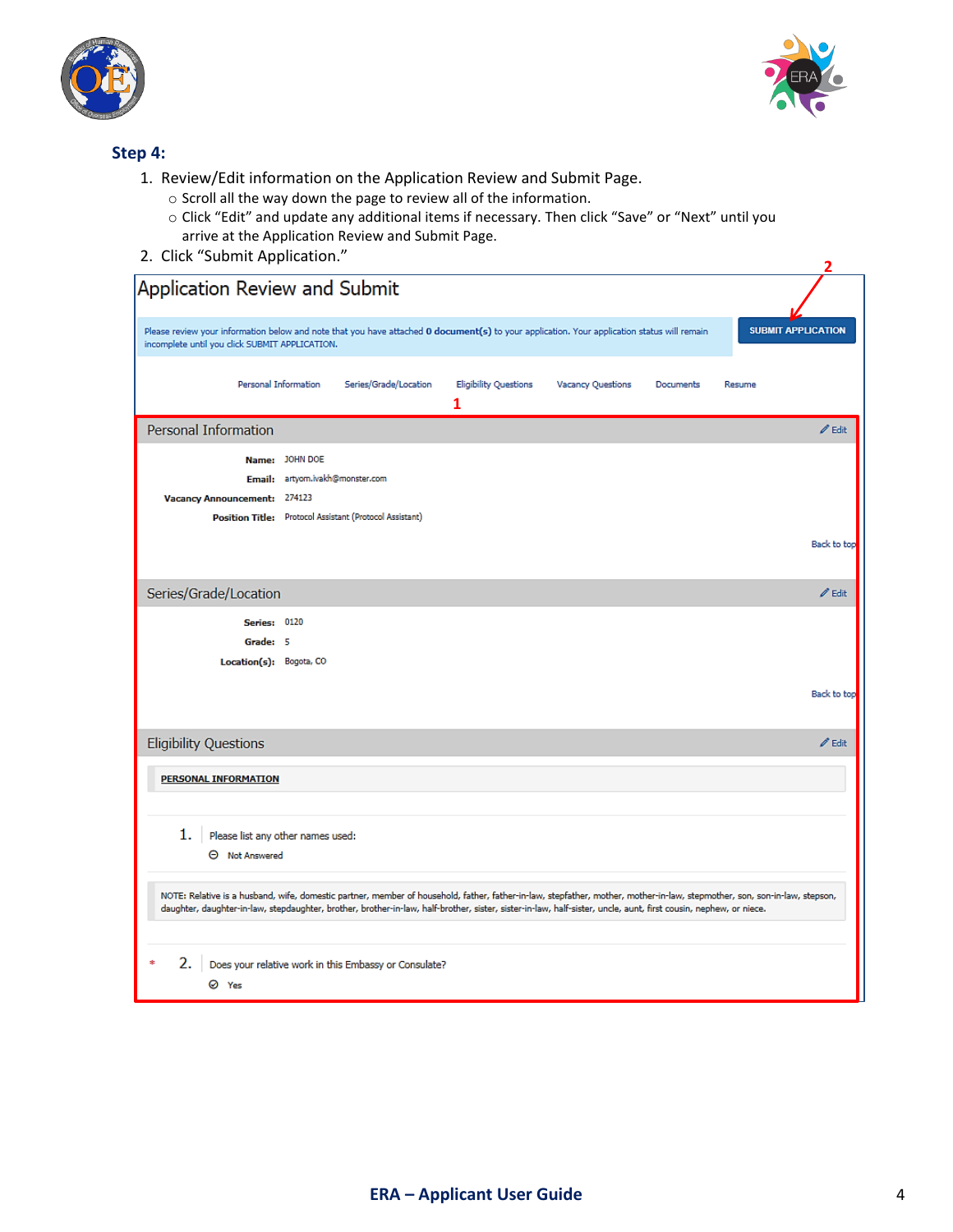



- 3. Receive confirmation that you have successfully re-submitted your application.
	- o A confirmation window will appear automatically after clicking "Submit Application" in the previous step.
- 4. Click "View your Dashboard" to review your application status or "Return to Vacancy Listing" to continue applying for other DOS jobs.

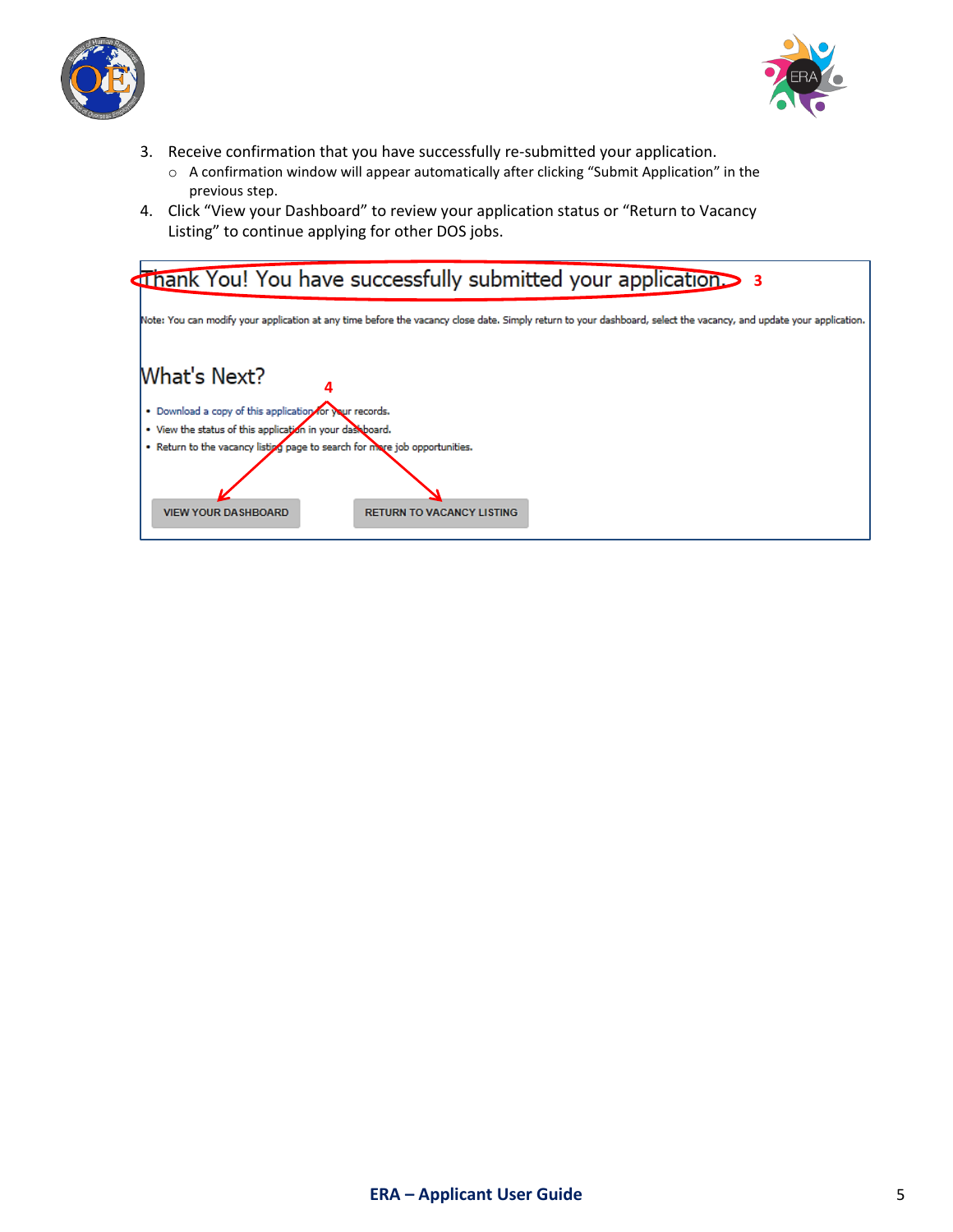



# **B. Updating Application Documents before Vacancy Close Date**

#### **Step 1:**

Click "Update Documents" next to the Announcement Number/Position Title of interest located on the Applications Dashboard.

- o Option B: Note that you may also update documents while editing Applications material by clicking "Edit" next to the Documents section of the Application Review and Submit Page (Step 2 – Editing Application Material before Vacancy Close Date).
- o Optionally click "Download Your Application" option to view/print all of the application material.
- o Optionally click "Withdraw Application" option to remove yourself form the application process. Then check the box next to the grade and click the "Submit" button.

| △ Dashboard                                           |                                                                                                                     |                       |                                                            | Logout                                                                                           |
|-------------------------------------------------------|---------------------------------------------------------------------------------------------------------------------|-----------------------|------------------------------------------------------------|--------------------------------------------------------------------------------------------------|
|                                                       |                                                                                                                     |                       |                                                            | €<br>Return to Job Search                                                                        |
| Welcome, ART IVAKH 1                                  |                                                                                                                     |                       |                                                            |                                                                                                  |
| <b>Applications</b>                                   |                                                                                                                     |                       |                                                            |                                                                                                  |
| All<br>Complete<br>Incomplete                         |                                                                                                                     |                       |                                                            |                                                                                                  |
| <b>Position Title</b><br><b>Announcement Number</b>   | <b>Application Status</b>                                                                                           | <b>Comments</b>       | <b>Vacancy Status</b>                                      | <b>Actions</b>                                                                                   |
| Protocol Assistant (Protocol<br>Assistant)<br>Nov2017 | Grade 5<br><b>Application Received</b><br>$\oslash$ You have answered all the required questions<br>for this grade. | Grade 5<br>No Comment | <b>Accepting Applications</b><br>Vacancy closes in 17 days | Edit Application<br><b>Update Documents</b><br>Download Your Application<br>Withdraw Application |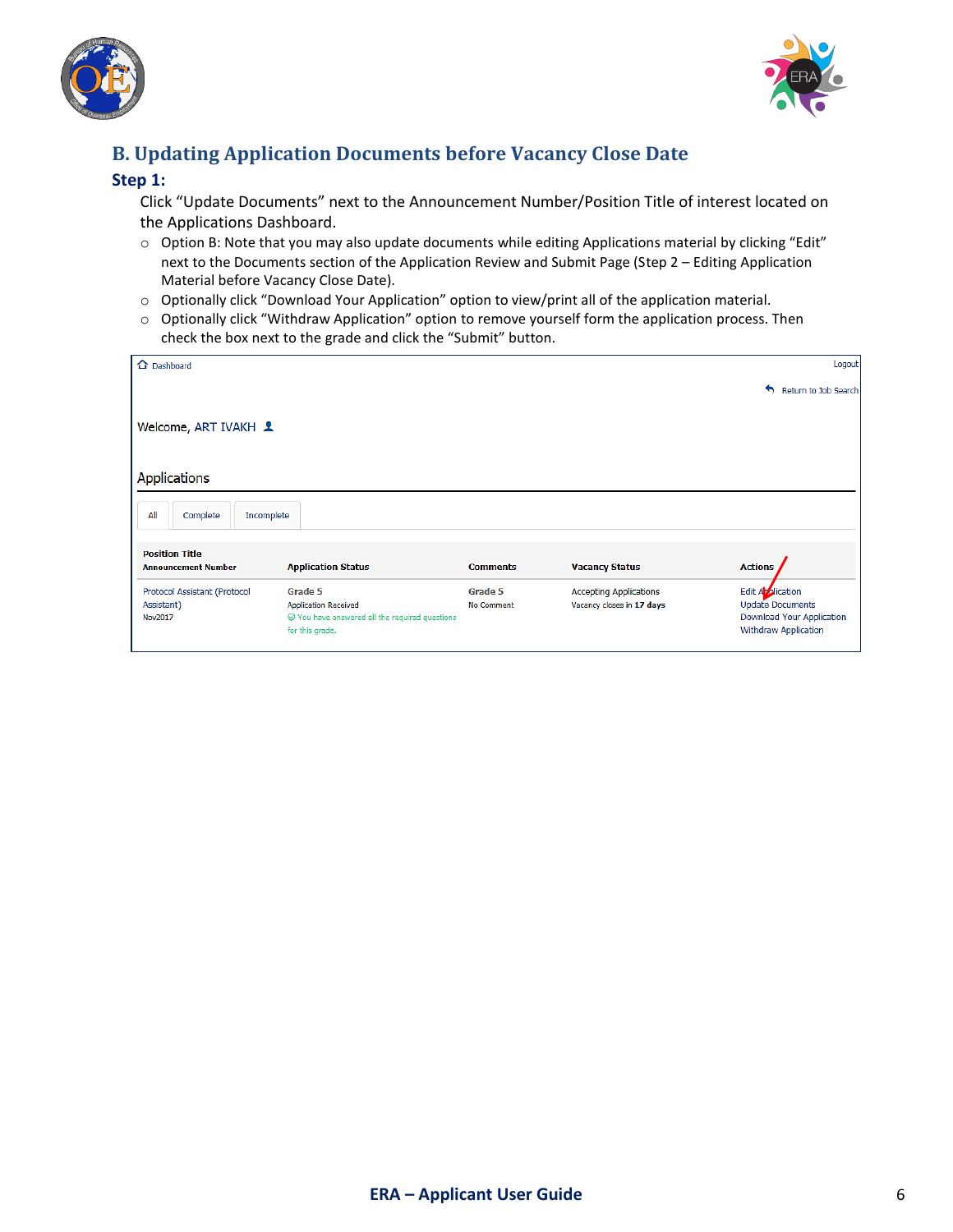



## **Step 2:**

- 1. Click "Upload from your computer."
- 2. Select Document Type by using the dropdown.
- 3. Enter Document Description.
- 4. Click "Browse" and find the right file.
- 5. Click "Upload."
	- o Repeat 1 through 5 above for every additional document that you'd like to upload.
	- o Uploading multiple documents to the same document type will result in previously uploaded versions to be replaced by the most recently uploaded file.
- 6. Click "Finish" and you will return to the Applications Dashboard.
	- o If one or more requested documents types do not have an attachment, you will receive the "Missing Document?" notification window.
		- Click "Continue" if there are no additional documents to upload or click "Cancel" if you'd like to upload additional documents.

| Protocol Assistant (Protocol                                                                                 | 6<br>×<br>n July 31, 2017<br>Days                                                                                                                                                                                                                                                                                                                                             |
|--------------------------------------------------------------------------------------------------------------|-------------------------------------------------------------------------------------------------------------------------------------------------------------------------------------------------------------------------------------------------------------------------------------------------------------------------------------------------------------------------------|
|                                                                                                              | Upload a Document                                                                                                                                                                                                                                                                                                                                                             |
| <b>Attach Documents</b><br>The following documents are requested i<br>added, updated or removed from this ap | Please browse to attach a document to your application.<br>. Only these types of the documents can be uploaded: gif image(.gif), jpeg image<br>ancy close date, documents may be<br>(.jpg), png image(.png), rich text format(.rtf ), Microsoft word(.doc, .docx), adobe<br>pdf(.pdf), word perfect(.wpd), text(.bd)<br>2<br>. 3MB is the maximum size allowed for a document |
| <b>Attach Documents</b>                                                                                      | Items marked with * are required.                                                                                                                                                                                                                                                                                                                                             |
| <b>Additional Document Actions</b>                                                                           | ate Attached<br><b>Please Select</b><br>*Document Type:<br>(IM/DD/YYYY<br><b>Action</b>                                                                                                                                                                                                                                                                                       |
| b Upload from your computer                                                                                  | 3<br>* Document Description:<br>Browse<br><b>UPLOAD</b><br><b>CANCEL</b>                                                                                                                                                                                                                                                                                                      |
|                                                                                                              | Score                                                                                                                                                                                                                                                                                                                                                                         |
|                                                                                                              | List of 3 References<br><b>Not Attached</b><br>(USAID only)                                                                                                                                                                                                                                                                                                                   |

**6FINISH**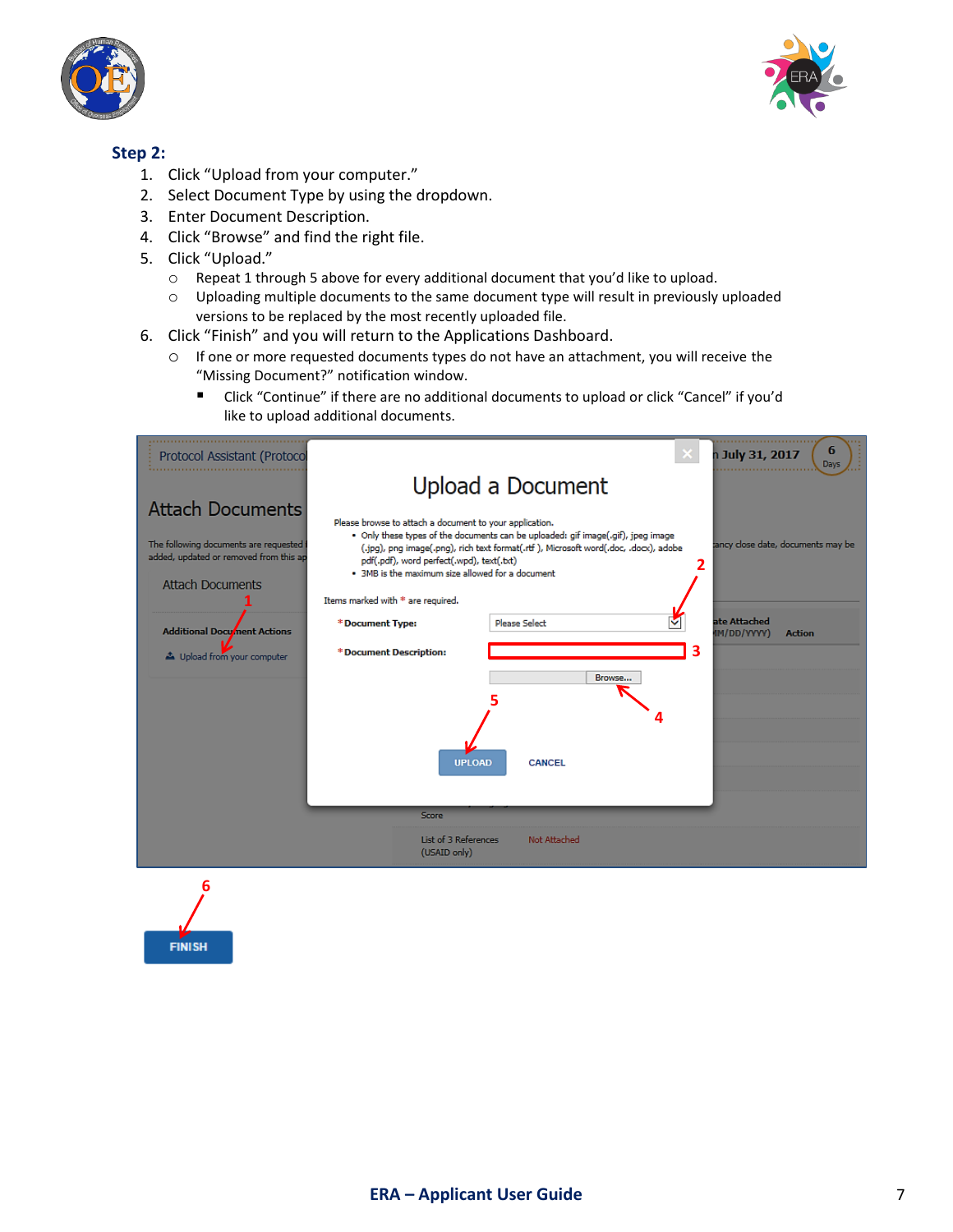



# **C. Resetting Password**

### **Step 1:**

Click "Forgot User ID or Password."

| Login                                                                                                                                                                                                                                                                                                                                                                                          |                                                     |  |  |
|------------------------------------------------------------------------------------------------------------------------------------------------------------------------------------------------------------------------------------------------------------------------------------------------------------------------------------------------------------------------------------------------|-----------------------------------------------------|--|--|
| Email<br>⋉<br>o<br>Password<br>Forgot Password?<br><b>LOGIN</b>                                                                                                                                                                                                                                                                                                                                | Don't have an account yet?<br><b>CREATE ACCOUNT</b> |  |  |
| <b>TERMS AND CONDITIONS</b><br>By creating an account (login and password), I understand and expressly consent to<br>the following:                                                                                                                                                                                                                                                            |                                                     |  |  |
| • The information that I provide while filling out this online employment<br>application form and completing the application process, including possibly<br>sensitive data, will be transferred online, stored, and processed on a server in<br>the United States of America. This information may or may not be provided the<br>same level of data protection as provided in my home country. |                                                     |  |  |
| • The information that I provide will be retained and destroyed in accordance<br>with U.S. Department of State record retention policies and procedures.                                                                                                                                                                                                                                       |                                                     |  |  |

#### **Step 2:**

- 1. Enter Email.
	- o If you don't remember the email address that was used to create your ERA account, you may need to create a different account, using a unique email address.
- 2. Click "Next."



### **Step 3:**

- 1. Respond to the Security Questions.
	- o If you respond to one of your security questions incorrectly, you will receive an email stating that you entered an incorrect response.

## **ERA – Applicant User Guide** 8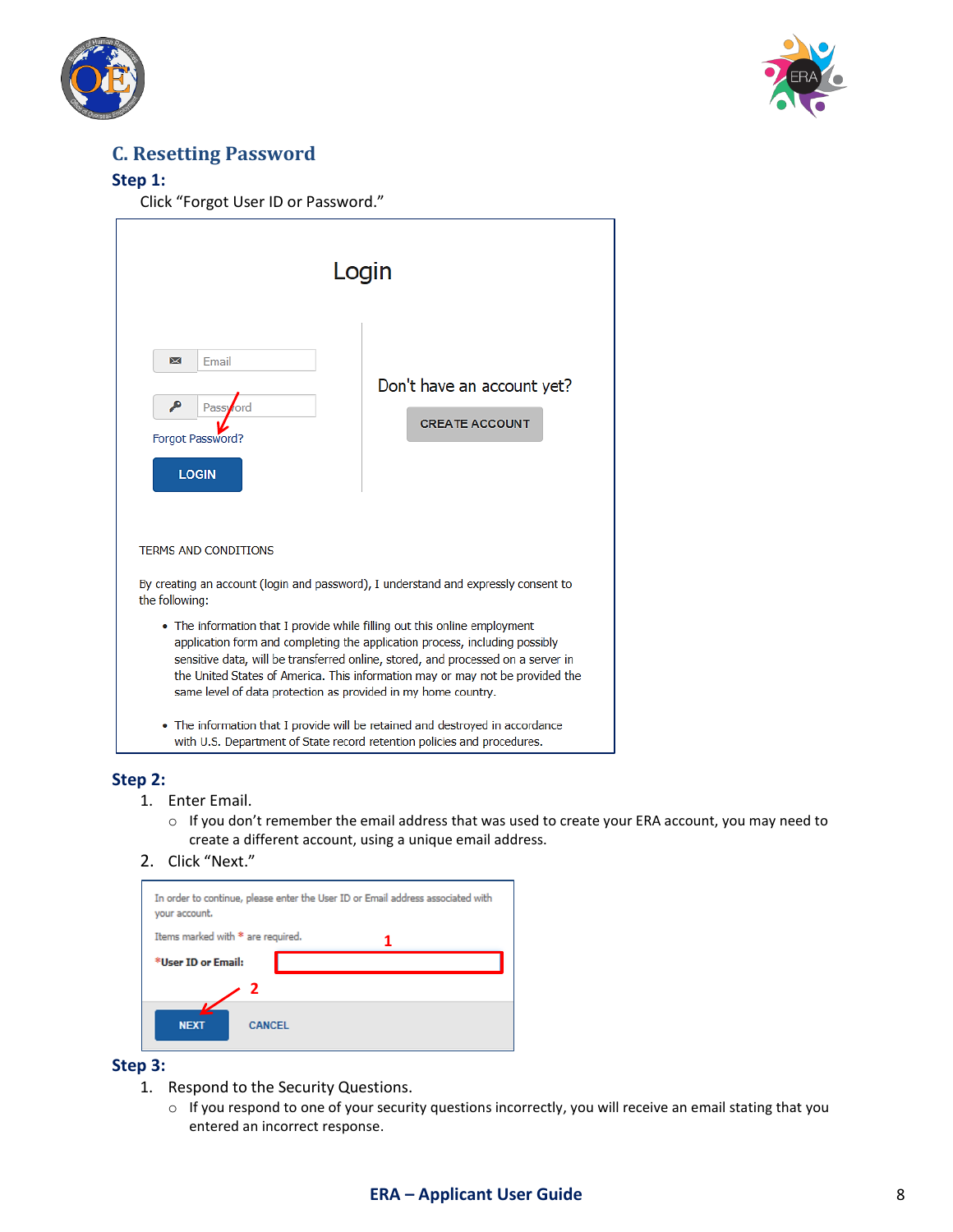



o If you don't remember case sensitive response to one of your security questions, you will not be able to login to this account and may need to create a different ERA account, using a unique email address.

#### 2. Click "Next."

| Please enter the answers to your secret questions shown below.               |
|------------------------------------------------------------------------------|
| Answers to all questions are required.                                       |
| *Birthplace?                                                                 |
|                                                                              |
| Mother's maiden name?                                                        |
|                                                                              |
| Favorite sports team?                                                        |
|                                                                              |
| Note: Secret answer responses are case sensitive and must be entered exactly |
| as they were upon creation.                                                  |
|                                                                              |
| CANCEL<br><b>NEXT</b>                                                        |
|                                                                              |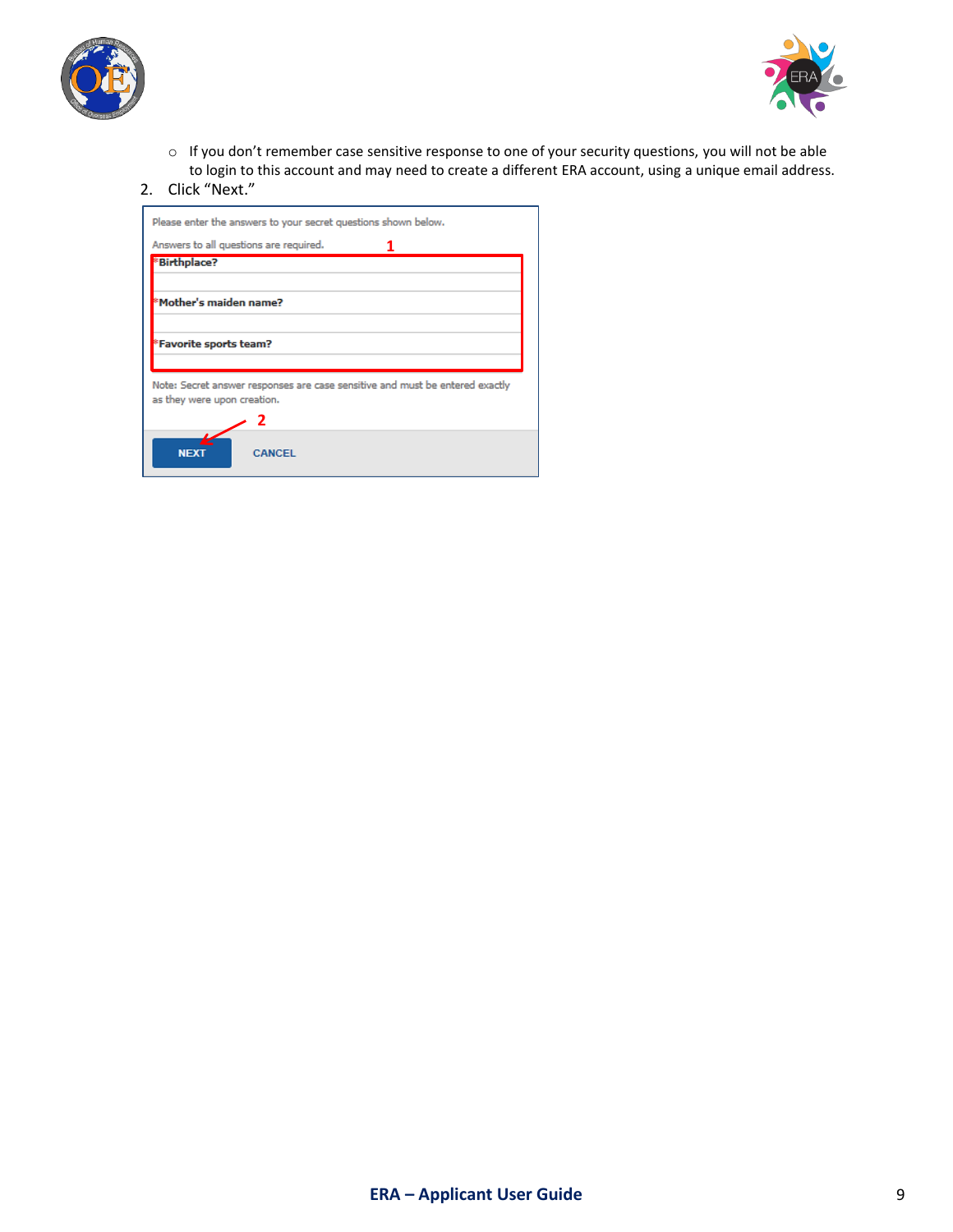



### **Step 4:**

- 1. Enter and verify new password that meets the specified requirements.
- 2. Click "Submit."
	- o After successfully changing your password, you will receive an email stating that your password has been updated. You will also return to the Sign In Page to enter your new password.

| You must create a new password. After you have entered your new password,<br>you will be returned to the login page.                                                          |  |  |  |  |
|-------------------------------------------------------------------------------------------------------------------------------------------------------------------------------|--|--|--|--|
| Items marked with * are required.                                                                                                                                             |  |  |  |  |
| *New Password:                                                                                                                                                                |  |  |  |  |
| *Verify New Password:                                                                                                                                                         |  |  |  |  |
| Your new password must be a minimum of 12 characters and must include at<br>least one alphanumeric (upper and lower case), one digit, one special character<br>and no spaces. |  |  |  |  |
|                                                                                                                                                                               |  |  |  |  |
| <b>SUBMIT</b><br><b>CANCEL</b>                                                                                                                                                |  |  |  |  |